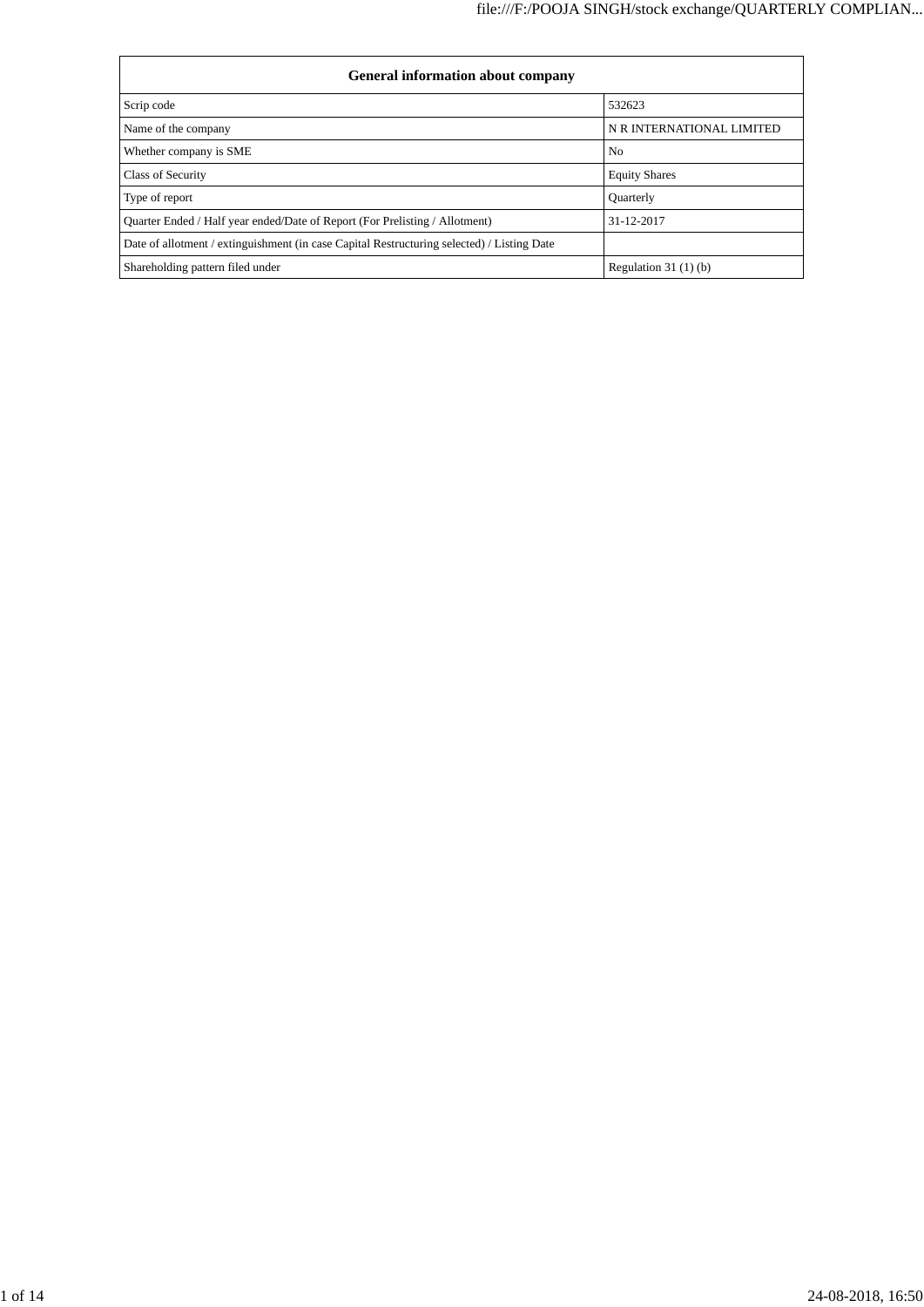| Sr. No. | <b>Particular</b>                                                                      | Yes/No         |
|---------|----------------------------------------------------------------------------------------|----------------|
|         | Whether the Listed Entity has issued any partly paid up shares?                        | N <sub>0</sub> |
|         | Whether the Listed Entity has issued any Convertible Securities?                       | N <sub>0</sub> |
|         | Whether the Listed Entity has issued any Warrants?                                     | N <sub>0</sub> |
|         | Whether the Listed Entity has any shares against which depository receipts are issued? | N <sub>0</sub> |
|         | Whether the Listed Entity has any shares in locked-in?                                 | N <sub>0</sub> |
| 6       | Whether any shares held by promoters are pledge or otherwise encumbered?               | N <sub>0</sub> |
|         | Whether company has equity shares with differential voting rights?                     | N <sub>0</sub> |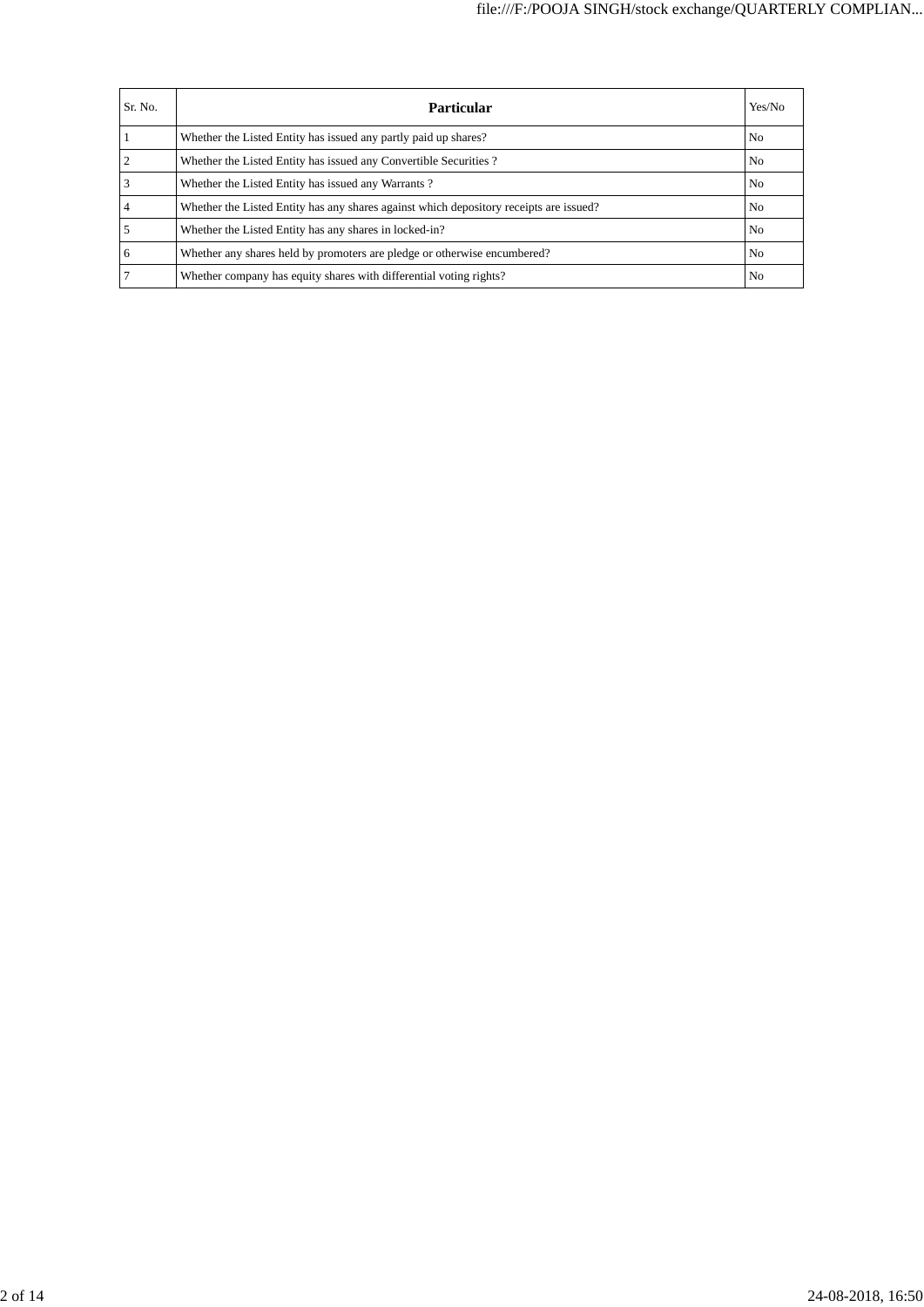|                           | Table I - Summary Statement holding of specified securities |                         |                         |                           |                          |                           |                                                  |                                                                  |               |          |                     |
|---------------------------|-------------------------------------------------------------|-------------------------|-------------------------|---------------------------|--------------------------|---------------------------|--------------------------------------------------|------------------------------------------------------------------|---------------|----------|---------------------|
| Category<br>$($ I<br>(II) |                                                             |                         | No. of                  | No. Of<br>Partly<br>paid- | No. Of<br>shares         | Total nos.<br>shares held | Shareholding as<br>a % of total no.<br>of shares | Number of Voting Rights held in each<br>class of securities (IX) |               |          |                     |
|                           | Category of<br>shareholder                                  | Nos. Of<br>shareholders | fully paid<br>up equity | up<br>equity              | underlying<br>Depository | $(VII) =$                 | (calculated as<br>per SCRR,                      | No of Voting (XIV) Rights                                        |               |          | Total as a          |
|                           | (III)                                                       |                         | shares<br>held $(IV)$   | shares<br>held<br>(V)     | Receipts<br>(VI)         | $(IV)+(V)+$<br>(VI)       | 1957) (VIII) As<br>a % of<br>$(A+B+C2)$          | Class eg:<br>X                                                   | Class<br>eg:y | Total    | $%$ of<br>$(A+B+C)$ |
| (A)                       | Promoter &<br>Promoter<br>Group                             | 8                       | 6525912                 |                           |                          | 6525912                   | 61.14                                            | 6525912                                                          |               | 6525912  | 61.14               |
| (B)                       | Public                                                      | 4358                    | 4148483                 |                           |                          | 4148483                   | 38.86                                            | 4148483                                                          |               | 4148483  | 38.86               |
| (C)                       | Non.<br>Promoter-<br>Non Public                             |                         |                         |                           |                          |                           |                                                  |                                                                  |               |          |                     |
| (C1)                      | <b>Shares</b><br>underlying<br><b>DRs</b>                   |                         |                         |                           |                          |                           |                                                  |                                                                  |               |          |                     |
| (C2)                      | Shares held<br>by<br>Employee<br>Trusts                     |                         |                         |                           |                          |                           |                                                  |                                                                  |               |          |                     |
|                           | Total                                                       | 4366                    | 10674395                |                           |                          | 10674395                  | 100                                              | 10674395                                                         |               | 10674395 | 100                 |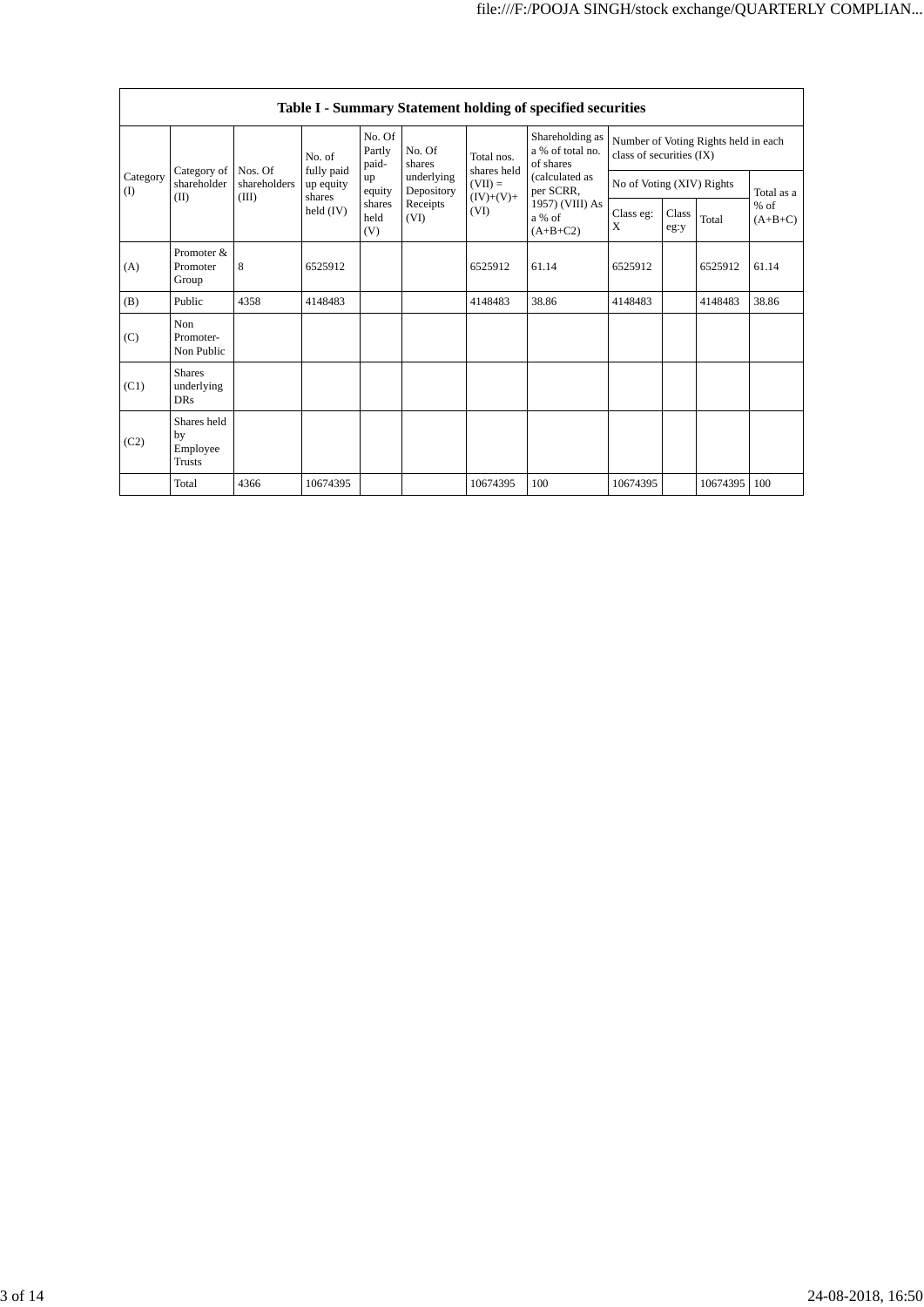|                 | Table I - Summary Statement holding of specified securities |                                                |                                           |                                       |                                                                             |                                                                                                                                                                                        |                                                    |            |                                                                               |                              |                                       |
|-----------------|-------------------------------------------------------------|------------------------------------------------|-------------------------------------------|---------------------------------------|-----------------------------------------------------------------------------|----------------------------------------------------------------------------------------------------------------------------------------------------------------------------------------|----------------------------------------------------|------------|-------------------------------------------------------------------------------|------------------------------|---------------------------------------|
| Category<br>(I) | Category of<br>shareholder<br>(II)                          | No. Of<br><b>Shares</b><br>Underlying          |                                           | No. of<br><b>Shares</b><br>Underlying | No. Of Shares<br>Underlying<br>Outstanding<br>convertible<br>securities and | Shareholding, as<br>a % assuming full<br>conversion of<br>convertible<br>securities (as a<br>percentage of<br>diluted share<br>capital) $(XI)=$<br>$(VII)+(X)$ As a %<br>of $(A+B+C2)$ | Number of<br>Locked in<br>shares (XII)             |            | Number of<br><b>Shares</b><br>pledged or<br>otherwise<br>encumbered<br>(XIII) |                              | Number of<br>equity shares<br>held in |
|                 |                                                             | Outstanding<br>convertible<br>securities $(X)$ | Outstanding<br><b>Warrants</b><br>$(X_i)$ | No. Of<br>Warrants (Xi)<br>(a)        | No.<br>(a)                                                                  |                                                                                                                                                                                        | As a %<br>of total<br><b>Shares</b><br>held<br>(b) | No.<br>(a) | As a %<br>of total<br><b>Shares</b><br>held(b)                                | dematerialized<br>form (XIV) |                                       |
| (A)             | Promoter &<br>Promoter<br>Group                             |                                                |                                           |                                       | 61.14                                                                       |                                                                                                                                                                                        |                                                    |            |                                                                               | 6525912                      |                                       |
| (B)             | Public                                                      |                                                |                                           |                                       | 38.86                                                                       |                                                                                                                                                                                        |                                                    |            |                                                                               | 3080666                      |                                       |
| (C)             | Non<br>Promoter-<br>Non Public                              |                                                |                                           |                                       |                                                                             |                                                                                                                                                                                        |                                                    |            |                                                                               |                              |                                       |
| (C1)            | <b>Shares</b><br>underlying<br><b>DRs</b>                   |                                                |                                           |                                       |                                                                             |                                                                                                                                                                                        |                                                    |            |                                                                               |                              |                                       |
| (C2)            | Shares held<br>by<br>Employee<br><b>Trusts</b>              |                                                |                                           |                                       |                                                                             |                                                                                                                                                                                        |                                                    |            |                                                                               |                              |                                       |
|                 | Total                                                       |                                                |                                           |                                       | 100                                                                         |                                                                                                                                                                                        |                                                    |            |                                                                               | 9606578                      |                                       |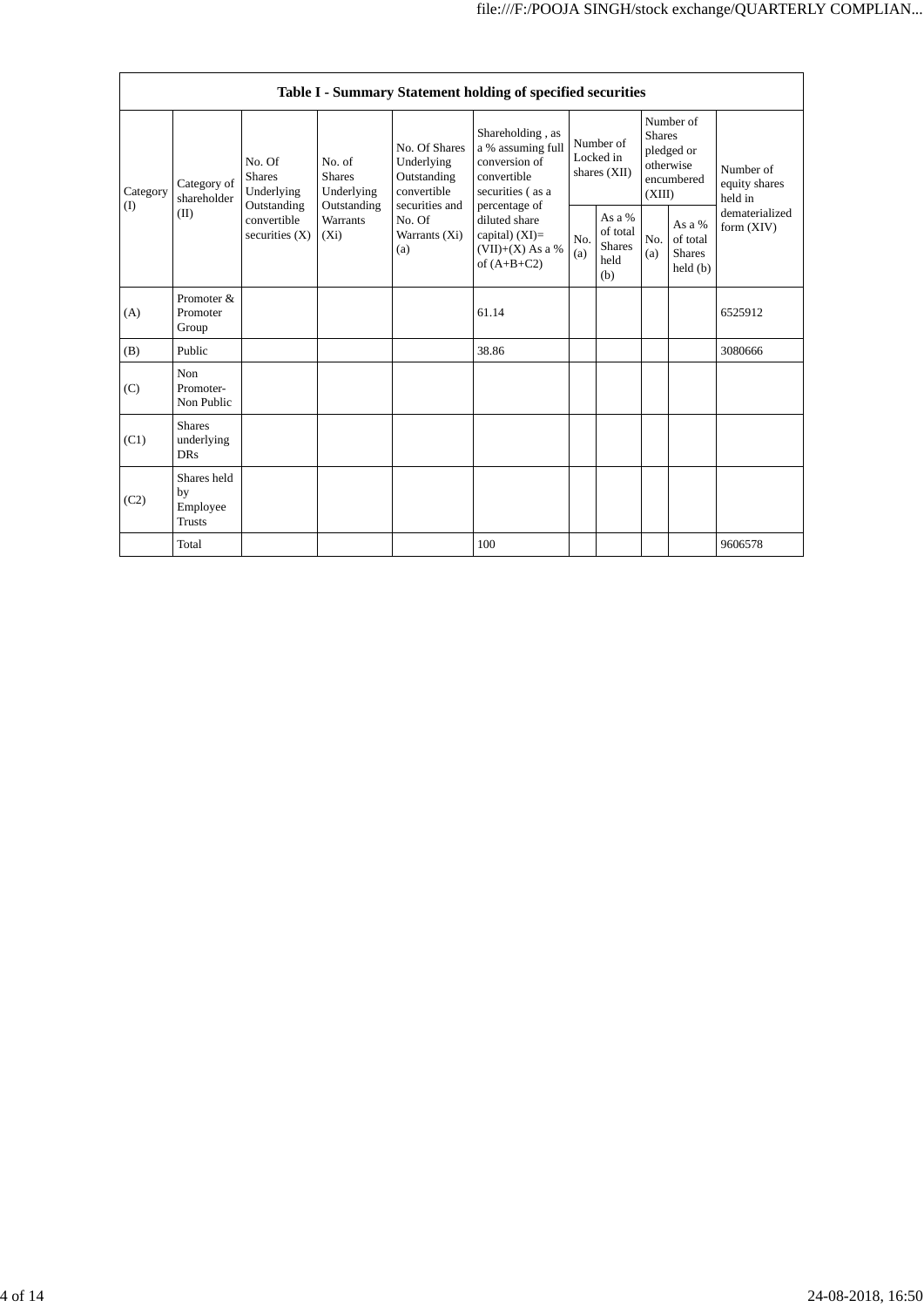|                                                                                               | Table II - Statement showing shareholding pattern of the Promoter and Promoter Group                                |                                  |                                   |                       |                          |                      |                                                         |                               |               |                                 |                                 |
|-----------------------------------------------------------------------------------------------|---------------------------------------------------------------------------------------------------------------------|----------------------------------|-----------------------------------|-----------------------|--------------------------|----------------------|---------------------------------------------------------|-------------------------------|---------------|---------------------------------|---------------------------------|
|                                                                                               |                                                                                                                     |                                  | No. of                            | No.<br>Of<br>Partly   | No. Of<br>shares         | Total nos.<br>shares | Shareholding<br>as a % of<br>total no. of               | each class of securities (IX) |               | Number of Voting Rights held in |                                 |
| Sr.                                                                                           | Category & Name<br>of the<br>Shareholders (I)                                                                       | Nos. Of<br>shareholders<br>(III) | fully paid<br>up equity<br>shares | paid-<br>up<br>equity | underlying<br>Depository | held (VII)<br>$=$    | shares<br>(calculated                                   | No of Voting (XIV) Rights     |               |                                 | Total<br>as a %                 |
|                                                                                               |                                                                                                                     |                                  | held $(IV)$                       | shares<br>held<br>(V) | Receipts<br>(VI)         | $(IV)+(V)+$<br>(VI)  | as per SCRR,<br>1957) (VIII)<br>As a % of<br>$(A+B+C2)$ | Class eg:<br>X                | Class<br>eg:y | Total                           | of<br>Total<br>Voting<br>rights |
| A                                                                                             | Table II - Statement showing shareholding pattern of the Promoter and Promoter Group                                |                                  |                                   |                       |                          |                      |                                                         |                               |               |                                 |                                 |
| (1)                                                                                           | Indian                                                                                                              |                                  |                                   |                       |                          |                      |                                                         |                               |               |                                 |                                 |
| (a)                                                                                           | Individuals/Hindu<br>undivided Family                                                                               | 8                                | 6525912                           |                       |                          | 6525912              | 61.14                                                   | 6525912                       |               | 6525912                         | 61.14                           |
| Sub-Total<br>(A)(1)                                                                           |                                                                                                                     | 8                                | 6525912                           |                       |                          | 6525912              | 61.14                                                   | 6525912                       |               | 6525912                         | 61.14                           |
| (2)                                                                                           | Foreign                                                                                                             |                                  |                                   |                       |                          |                      |                                                         |                               |               |                                 |                                 |
| Total<br>Shareholding<br>of Promoter<br>and<br>Promoter<br>Group<br>$(A)=(A)$<br>$(1)+(A)(2)$ |                                                                                                                     | 8                                | 6525912                           |                       |                          | 6525912              | 61.14                                                   | 6525912                       |               | 6525912                         | 61.14                           |
| B                                                                                             | Table III - Statement showing shareholding pattern of the Public shareholder                                        |                                  |                                   |                       |                          |                      |                                                         |                               |               |                                 |                                 |
| (1)                                                                                           | Institutions                                                                                                        |                                  |                                   |                       |                          |                      |                                                         |                               |               |                                 |                                 |
| (a)                                                                                           | <b>Mutual Funds</b>                                                                                                 | $\mathbf{1}$                     | 2850                              |                       |                          | 2850                 | 0.03                                                    | 2850                          |               | 2850                            | 0.03                            |
| (f)                                                                                           | Financial<br>Institutions/<br><b>Banks</b>                                                                          | 1                                | 600                               |                       |                          | 600                  | 0.01                                                    | 600                           |               | 600                             | 0.01                            |
| Sub-Total<br>(B)(1)                                                                           |                                                                                                                     | 2                                | 3450                              |                       |                          | 3450                 | 0.03                                                    | 3450                          |               | 3450                            | 0.03                            |
| (3)                                                                                           | Non-institutions                                                                                                    |                                  |                                   |                       |                          |                      |                                                         |                               |               |                                 |                                 |
| (a(i))                                                                                        | Individuals -<br>i.Individual<br>shareholders<br>holding nominal<br>share capital up to<br>Rs. 2 lakhs.             | 4296                             | 1904080                           |                       |                          | 1904080              | 17.84                                                   | 1904080                       |               | 1904080                         | 17.84                           |
| (a(ii))                                                                                       | Individuals - ii.<br>Individual<br>shareholders<br>holding nominal<br>share capital in<br>excess of Rs. 2<br>lakhs. | $\overline{\mathbf{4}}$          | 358190                            |                       |                          | 358190               | 3.36                                                    | 358190                        |               | 358190                          | 3.36                            |
| (e)                                                                                           | Any Other<br>(specify)                                                                                              | 56                               | 1882763                           |                       |                          | 1882763              | 17.64                                                   | 1882763                       |               | 1882763                         | 17.64                           |
| Sub-Total<br>(B)(3)                                                                           |                                                                                                                     | 4356                             | 4145033                           |                       |                          | 4145033              | 38.83                                                   | 4145033                       |               | 4145033                         | 38.83                           |
| Total Public<br>Shareholding<br>$(B)= (B)$<br>$(1)+(B)$<br>$(2)+(B)(3)$                       |                                                                                                                     | 4358                             | 4148483                           |                       |                          | 4148483              | 38.86                                                   | 4148483                       |               | 4148483                         | 38.86                           |
| $\mathsf{C}$                                                                                  | Table IV - Statement showing shareholding pattern of the Non Promoter- Non Public shareholder                       |                                  |                                   |                       |                          |                      |                                                         |                               |               |                                 |                                 |
| Total (<br>$A+B+C2$ )                                                                         |                                                                                                                     | 4366                             | 10674395                          |                       |                          | 10674395             | 100                                                     | 10674395                      |               | 10674395                        | 100                             |
| Total<br>$(A+B+C)$                                                                            |                                                                                                                     | 4366                             | 10674395                          |                       |                          | 10674395             | 100                                                     | 10674395                      |               | 10674395                        | 100                             |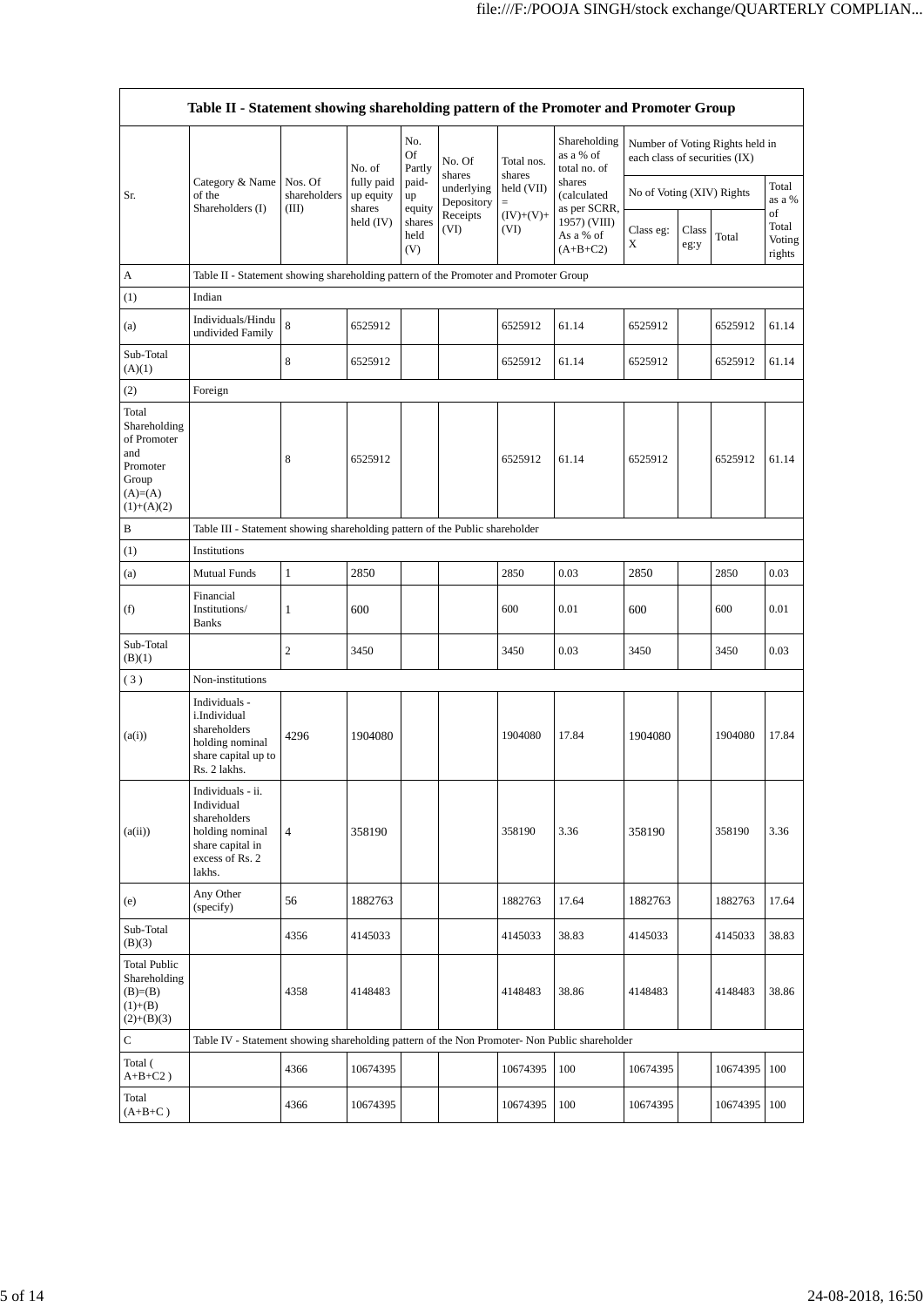|                                                                                         | Table II - Statement showing shareholding pattern of the Promoter and Promoter Group |                                                               |                                                                             |                                                                                                            |                                          |                                                                |                                                                               |                                                |                                                         |
|-----------------------------------------------------------------------------------------|--------------------------------------------------------------------------------------|---------------------------------------------------------------|-----------------------------------------------------------------------------|------------------------------------------------------------------------------------------------------------|------------------------------------------|----------------------------------------------------------------|-------------------------------------------------------------------------------|------------------------------------------------|---------------------------------------------------------|
| Sr.                                                                                     | No. Of Shares<br>Underlying<br>Outstanding                                           | No. of Shares<br>Underlying<br>Outstanding<br>Warrants $(Xi)$ | No. Of Shares<br>Underlying<br>Outstanding<br>convertible<br>securities and | Shareholding, as a<br>% assuming full<br>conversion of<br>convertible<br>securities (as a<br>percentage of | Number of<br>Locked in<br>shares $(XII)$ |                                                                | Number of<br><b>Shares</b><br>pledged or<br>otherwise<br>encumbered<br>(XIII) |                                                | Number of<br>equity shares<br>held in<br>dematerialized |
|                                                                                         | convertible<br>securities (X)                                                        |                                                               | No. Of<br>Warrants (Xi)<br>(a)                                              | diluted share<br>capital) $(XI)=$<br>$(VII)+(X)$ As a %<br>of $(A+B+C2)$                                   | No.<br>(a)                               | As a %<br>of total<br><b>Shares</b><br>$\text{held}(\text{b})$ | No.<br>(a)                                                                    | As a %<br>of total<br><b>Shares</b><br>held(b) | form (XIV)                                              |
| A                                                                                       |                                                                                      |                                                               |                                                                             | Table II - Statement showing shareholding pattern of the Promoter and Promoter Group                       |                                          |                                                                |                                                                               |                                                |                                                         |
| (1)                                                                                     | Indian                                                                               |                                                               |                                                                             |                                                                                                            |                                          |                                                                |                                                                               |                                                |                                                         |
| (a)                                                                                     |                                                                                      |                                                               |                                                                             | 61.14                                                                                                      |                                          |                                                                |                                                                               |                                                | 6525912                                                 |
| Sub-Total<br>(A)(1)                                                                     |                                                                                      |                                                               |                                                                             | 61.14                                                                                                      |                                          |                                                                |                                                                               |                                                | 6525912                                                 |
| (2)                                                                                     | Foreign                                                                              |                                                               |                                                                             |                                                                                                            |                                          |                                                                |                                                                               |                                                |                                                         |
| Total<br>Shareholding of<br>Promoter and<br>Promoter Group<br>$(A)=(A)$<br>$(1)+(A)(2)$ |                                                                                      |                                                               |                                                                             | 61.14                                                                                                      |                                          |                                                                |                                                                               |                                                | 6525912                                                 |
| B                                                                                       |                                                                                      |                                                               |                                                                             | Table III - Statement showing shareholding pattern of the Public shareholder                               |                                          |                                                                |                                                                               |                                                |                                                         |
| (1)                                                                                     | Institutions                                                                         |                                                               |                                                                             |                                                                                                            |                                          |                                                                |                                                                               |                                                |                                                         |
| (a)                                                                                     |                                                                                      |                                                               |                                                                             | 0.03                                                                                                       |                                          |                                                                |                                                                               |                                                | $\boldsymbol{0}$                                        |
| (f)                                                                                     |                                                                                      |                                                               |                                                                             | 0.01                                                                                                       |                                          |                                                                |                                                                               |                                                | $\boldsymbol{0}$                                        |
| Sub-Total<br>(B)(1)                                                                     |                                                                                      |                                                               |                                                                             | 0.03                                                                                                       |                                          |                                                                |                                                                               |                                                | $\boldsymbol{0}$                                        |
| (3)                                                                                     | Non-institutions                                                                     |                                                               |                                                                             |                                                                                                            |                                          |                                                                |                                                                               |                                                |                                                         |
| (a(i))                                                                                  |                                                                                      |                                                               |                                                                             | 17.84                                                                                                      |                                          |                                                                |                                                                               |                                                | 999913                                                  |
| (a(ii))                                                                                 |                                                                                      |                                                               |                                                                             | 3.36                                                                                                       |                                          |                                                                |                                                                               |                                                | 276440                                                  |
| (e)                                                                                     |                                                                                      |                                                               |                                                                             | 17.64                                                                                                      |                                          |                                                                |                                                                               |                                                | 1804313                                                 |
| Sub-Total<br>(B)(3)                                                                     |                                                                                      |                                                               |                                                                             | 38.83                                                                                                      |                                          |                                                                |                                                                               |                                                | 3080666                                                 |
| <b>Total Public</b><br>Shareholding<br>$(B)=(B)(1)+(B)$<br>$(2)+(B)(3)$                 |                                                                                      |                                                               |                                                                             | 38.86                                                                                                      |                                          |                                                                |                                                                               |                                                | 3080666                                                 |
| C                                                                                       |                                                                                      |                                                               |                                                                             | Table IV - Statement showing shareholding pattern of the Non Promoter- Non Public shareholder              |                                          |                                                                |                                                                               |                                                |                                                         |
| Total (<br>$A+B+C2$ )                                                                   |                                                                                      |                                                               |                                                                             | 100                                                                                                        |                                          |                                                                |                                                                               |                                                | 9606578                                                 |
| Total $(A+B+C)$                                                                         |                                                                                      |                                                               |                                                                             | 100                                                                                                        |                                          |                                                                |                                                                               |                                                | 9606578                                                 |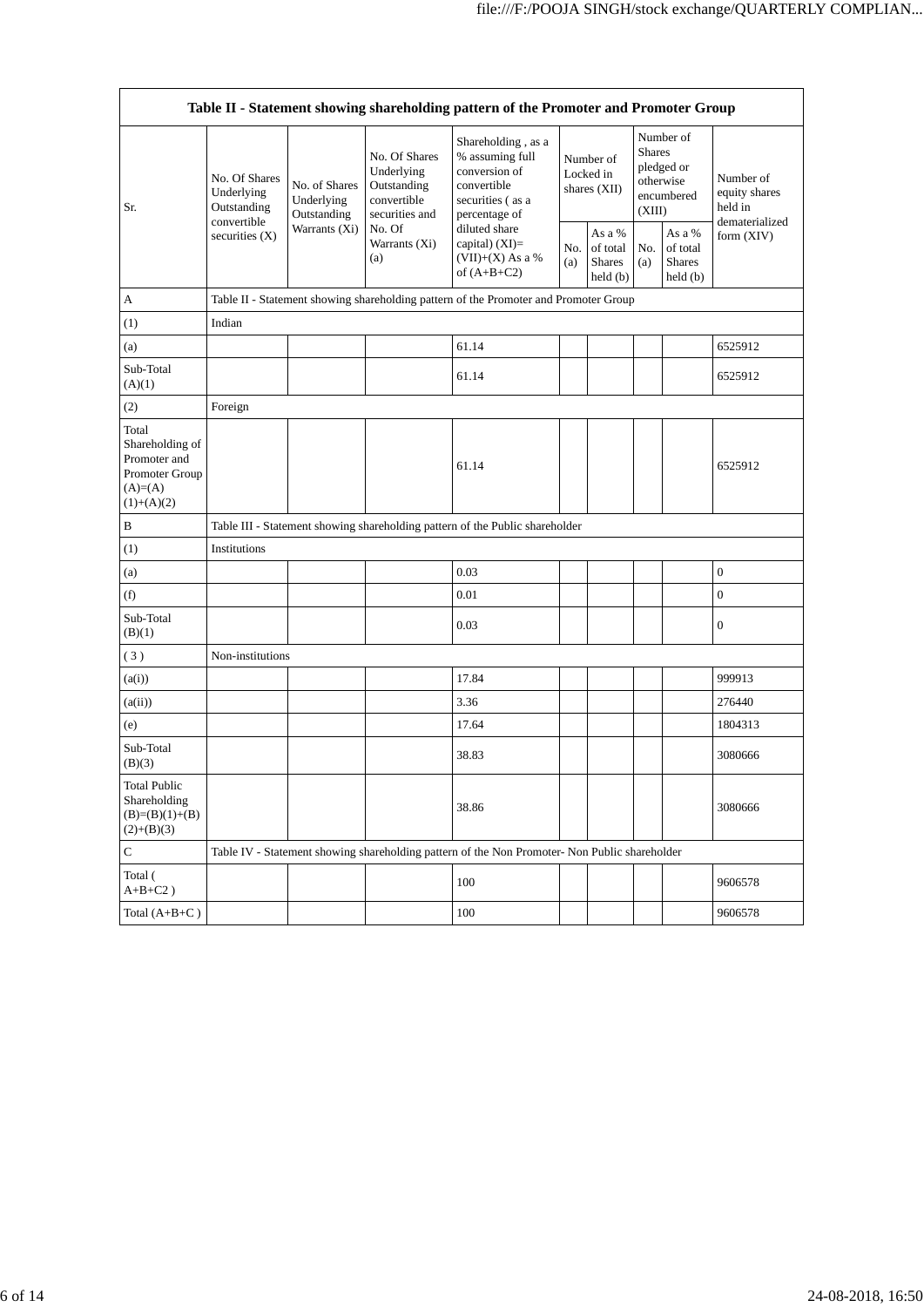| Individuals/Hindu undivided Family                                                                                                                                                       |                               |                                 |                  |                   |                         |                                        |                              |  |
|------------------------------------------------------------------------------------------------------------------------------------------------------------------------------------------|-------------------------------|---------------------------------|------------------|-------------------|-------------------------|----------------------------------------|------------------------------|--|
| Searial No.                                                                                                                                                                              | $\mathbf{1}$                  | $\overline{c}$                  | 3                | $\overline{4}$    | 5                       | 6                                      | 7                            |  |
| Name of the<br>Shareholders (I)                                                                                                                                                          | <b>ANJU</b><br><b>AGARWAL</b> | <b>DEEPAK</b><br><b>AGARWAL</b> | SHRADDHA<br>MODI | <b>VINIT MODI</b> | <b>ABHISHEK</b><br>MODI | <b>NIRMAL</b><br>MODI &<br><b>SONS</b> | <b>NIRMAL</b><br><b>MODI</b> |  |
| PAN (II)                                                                                                                                                                                 | ABRPA7045B                    | ADBPA0886G                      | ANHPM6892Q       | ANHPM6891P        | ANGPM9469C              | AABHN4792H                             | AETPM2635L                   |  |
| No. of fully paid<br>up equity shares<br>held (IV)                                                                                                                                       | 30000                         | 120637                          | 195250           | 286065            | 397278                  | 412500                                 | 1800558                      |  |
| No. Of Partly paid-<br>up equity shares<br>held(V)                                                                                                                                       |                               |                                 |                  |                   |                         |                                        |                              |  |
| No. Of shares<br>underlying<br>Depository<br>Receipts (VI)                                                                                                                               |                               |                                 |                  |                   |                         |                                        |                              |  |
| Total nos. shares<br>$held (VII) =$<br>$(IV)+(V)+(VI)$                                                                                                                                   | 30000                         | 120637                          | 195250           | 286065            | 397278                  | 412500                                 | 1800558                      |  |
| Shareholding as a<br>% of total no. of<br>shares (calculated<br>as per SCRR,<br>1957) (VIII) As a<br>% of $(A+B+C2)$                                                                     | 0.28                          | 1.13                            | 1.83             | 2.68              | 3.72                    | 3.86                                   | 16.87                        |  |
| Number of Voting Rights held in each class of securities (IX)                                                                                                                            |                               |                                 |                  |                   |                         |                                        |                              |  |
| Class eg:X                                                                                                                                                                               | 30000                         | 120637                          | 195250           | 286065            | 397278                  | 412500                                 | 1800558                      |  |
| Class eg:y                                                                                                                                                                               |                               |                                 |                  |                   |                         |                                        |                              |  |
| Total                                                                                                                                                                                    | 30000                         | 120637                          | 195250           | 286065            | 397278                  | 412500                                 | 1800558                      |  |
| Total as a % of<br>Total Voting rights                                                                                                                                                   | 0.28                          | 1.13                            | 1.83             | 2.68              | 3.72                    | 3.86                                   | 16.87                        |  |
| No. Of Shares<br>Underlying<br>Outstanding<br>convertible<br>securities (X)                                                                                                              |                               |                                 |                  |                   |                         |                                        |                              |  |
| No. of Shares<br>Underlying<br>Outstanding<br>Warrants (Xi)                                                                                                                              |                               |                                 |                  |                   |                         |                                        |                              |  |
| No. Of Shares<br>Underlying<br>Outstanding<br>convertible<br>securities and No.<br>Of Warrants (Xi)<br>(a)                                                                               |                               |                                 |                  |                   |                         |                                        |                              |  |
| Shareholding, as a<br>% assuming full<br>conversion of<br>convertible<br>securities (as a<br>percentage of<br>diluted share<br>capital) (XI)=<br>$(VII)+(Xi)(a)$ As a<br>% of $(A+B+C2)$ | 0.28                          | 1.13                            | 1.83             | 2.68              | 3.72                    | 3.86                                   | 16.87                        |  |
| Number of Locked in shares (XII)                                                                                                                                                         |                               |                                 |                  |                   |                         |                                        |                              |  |
| No. (a)                                                                                                                                                                                  |                               |                                 |                  |                   |                         |                                        |                              |  |
| As a % of total<br>Shares held (b)                                                                                                                                                       |                               |                                 |                  |                   |                         |                                        |                              |  |
| Number of Shares pledged or otherwise encumbered (XIII)                                                                                                                                  |                               |                                 |                  |                   |                         |                                        |                              |  |
| No. (a)                                                                                                                                                                                  |                               |                                 |                  |                   |                         |                                        |                              |  |
| As a % of total<br>Shares held (b)                                                                                                                                                       |                               |                                 |                  |                   |                         |                                        |                              |  |
| Number of equity<br>shares held in<br>dematerialized                                                                                                                                     | 30000                         | 120637                          | 195250           | 286065            | 397278                  | 412500                                 | 1800558                      |  |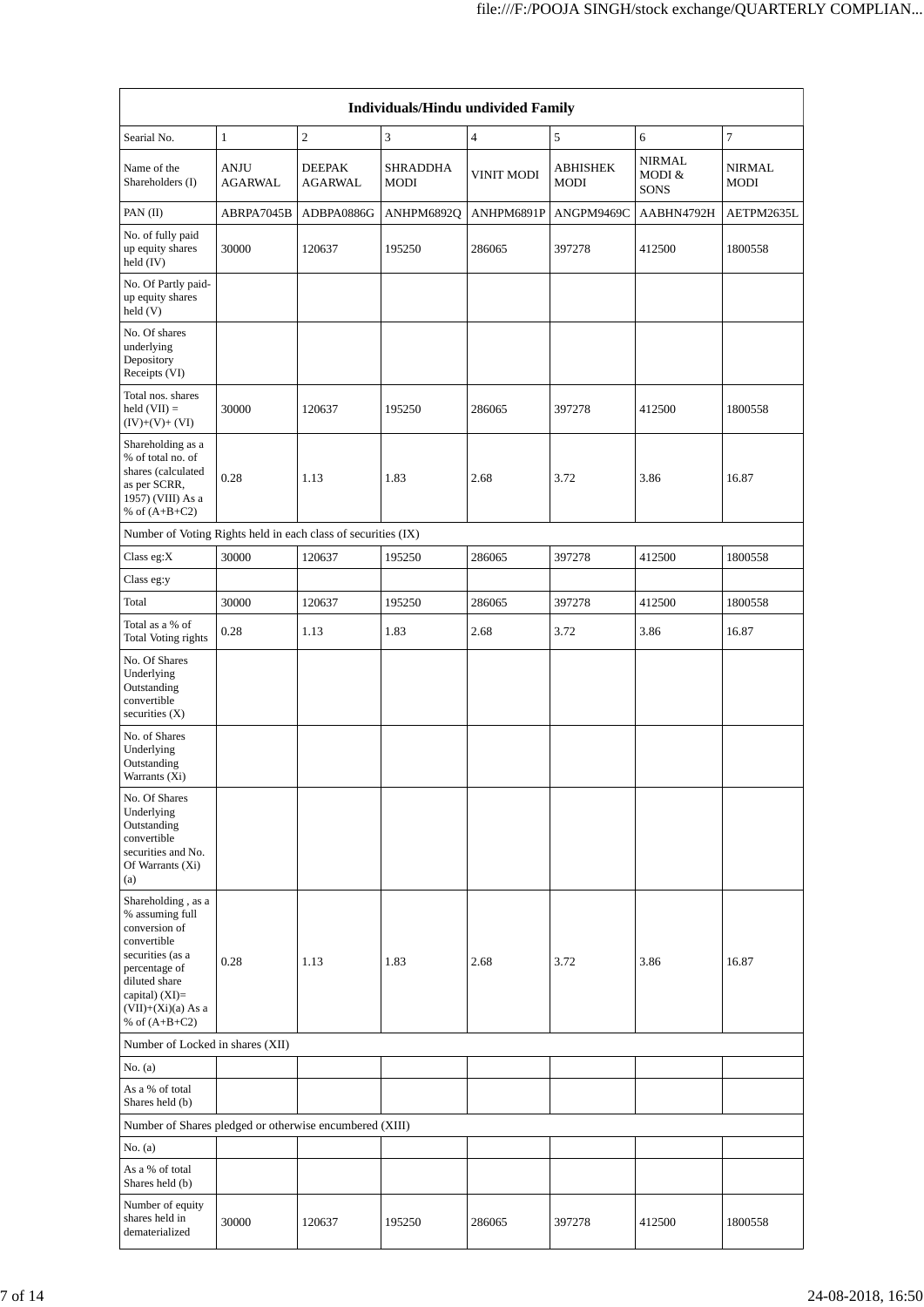| form $(XIV)$                    |  |  |  |  |
|---------------------------------|--|--|--|--|
| Reason for not providing PAN    |  |  |  |  |
| Reason for not<br>providing PAN |  |  |  |  |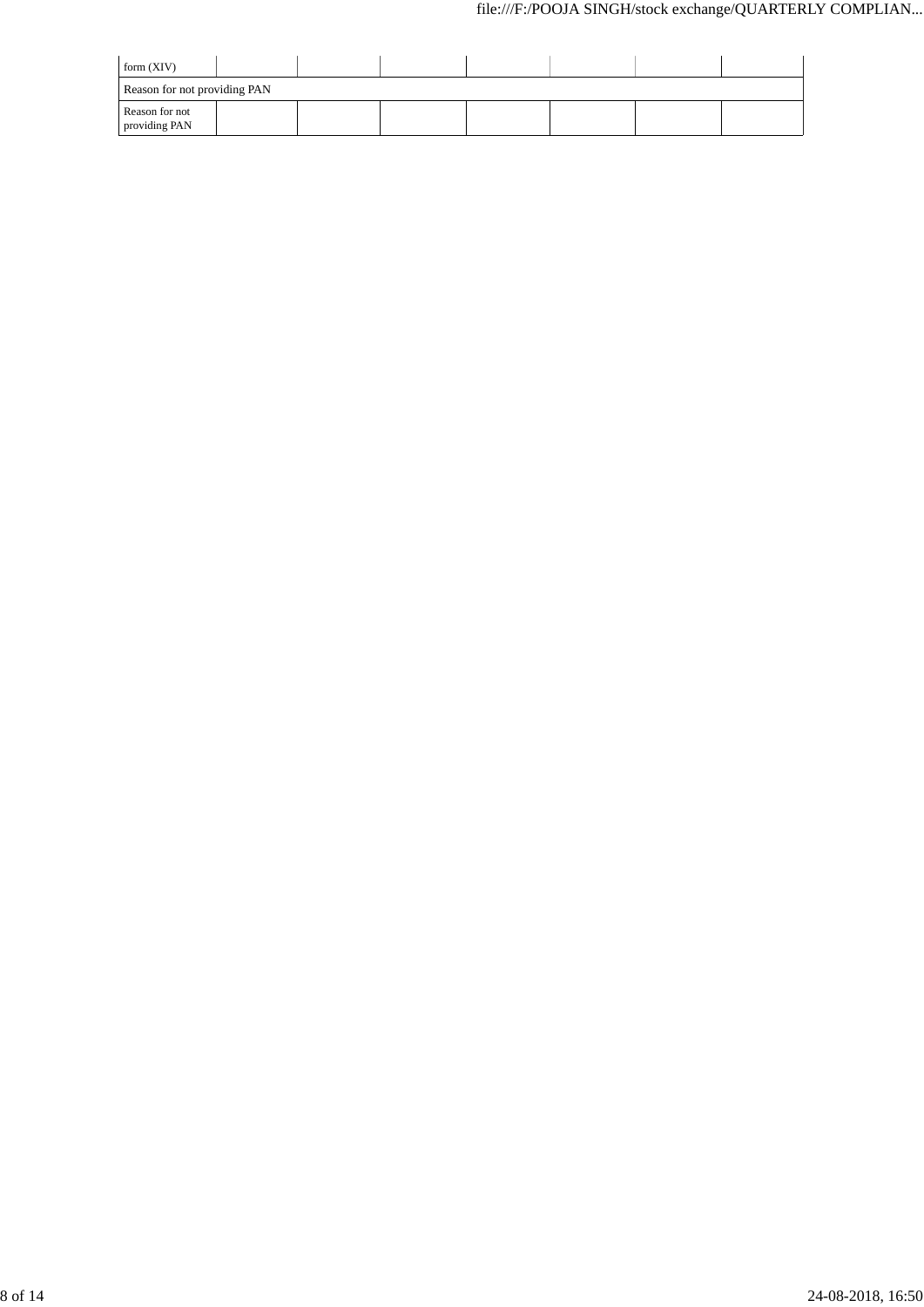| Individuals/Hindu undivided Family                                                                                                                                                         |                                                               |                       |  |  |  |  |
|--------------------------------------------------------------------------------------------------------------------------------------------------------------------------------------------|---------------------------------------------------------------|-----------------------|--|--|--|--|
| Searial No.                                                                                                                                                                                | 8                                                             |                       |  |  |  |  |
| Name of the<br>Shareholders (I)                                                                                                                                                            | <b>SANGEETA MODI</b>                                          | Click here to go back |  |  |  |  |
| PAN $(II)$                                                                                                                                                                                 | ADNPM2410L                                                    | Total                 |  |  |  |  |
| No. of fully paid<br>up equity shares<br>held (IV)                                                                                                                                         | 3283624                                                       | 6525912               |  |  |  |  |
| No. Of Partly paid-<br>up equity shares<br>held (V)                                                                                                                                        |                                                               |                       |  |  |  |  |
| No. Of shares<br>underlying<br>Depository<br>Receipts (VI)                                                                                                                                 |                                                               |                       |  |  |  |  |
| Total nos. shares<br>held $(VII) =$<br>$(IV)+(V)+(VI)$                                                                                                                                     | 3283624                                                       | 6525912               |  |  |  |  |
| Shareholding as a<br>% of total no. of<br>shares (calculated<br>as per SCRR,<br>1957) (VIII) As a<br>% of $(A+B+C2)$                                                                       | 30.76                                                         | 61.14                 |  |  |  |  |
|                                                                                                                                                                                            | Number of Voting Rights held in each class of securities (IX) |                       |  |  |  |  |
| Class eg:X                                                                                                                                                                                 | 3283624                                                       | 6525912               |  |  |  |  |
| Class eg:y                                                                                                                                                                                 |                                                               |                       |  |  |  |  |
| Total                                                                                                                                                                                      | 3283624                                                       | 6525912               |  |  |  |  |
| Total as a % of<br><b>Total Voting rights</b>                                                                                                                                              | 30.76                                                         | 61.14                 |  |  |  |  |
| No. Of Shares<br>Underlying<br>Outstanding<br>convertible<br>securities $(X)$                                                                                                              |                                                               |                       |  |  |  |  |
| No. of Shares                                                                                                                                                                              |                                                               |                       |  |  |  |  |
| Underlying<br>Outstanding<br>Warrants (Xi)                                                                                                                                                 |                                                               |                       |  |  |  |  |
| No. Of Shares<br>Underlying<br>Outstanding<br>convertible<br>securities and No.<br>Of Warrants (Xi)<br>(a)                                                                                 |                                                               |                       |  |  |  |  |
| Shareholding, as a<br>% assuming full<br>conversion of<br>convertible<br>securities (as a<br>percentage of<br>diluted share<br>capital) $(XI)=$<br>$(VII)+(Xi)(a)$ As a<br>% of $(A+B+C2)$ | 30.76                                                         | 61.14                 |  |  |  |  |
| Number of Locked in shares (XII)                                                                                                                                                           |                                                               |                       |  |  |  |  |
| No. (a)                                                                                                                                                                                    |                                                               |                       |  |  |  |  |
| As a % of total<br>Shares held (b)                                                                                                                                                         |                                                               |                       |  |  |  |  |
|                                                                                                                                                                                            | Number of Shares pledged or otherwise encumbered (XIII)       |                       |  |  |  |  |
| No. $(a)$                                                                                                                                                                                  |                                                               |                       |  |  |  |  |
| As a % of total<br>Shares held (b)                                                                                                                                                         |                                                               |                       |  |  |  |  |
| Number of equity<br>shares held in<br>dematerialized<br>form $(XIV)$                                                                                                                       | 3283624                                                       | 6525912               |  |  |  |  |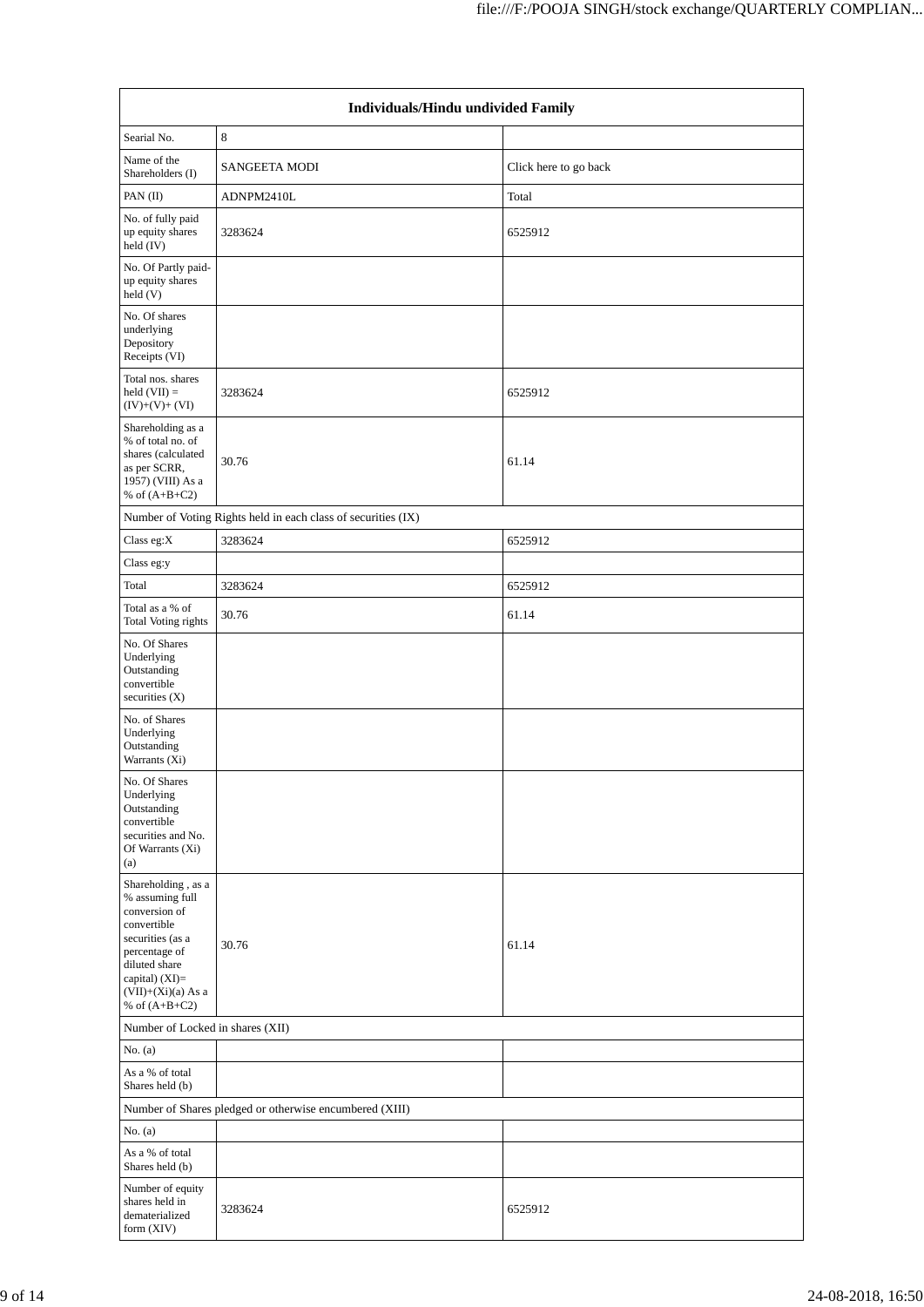| Reason for not providing PAN    |  |
|---------------------------------|--|
| Reason for not<br>providing PAN |  |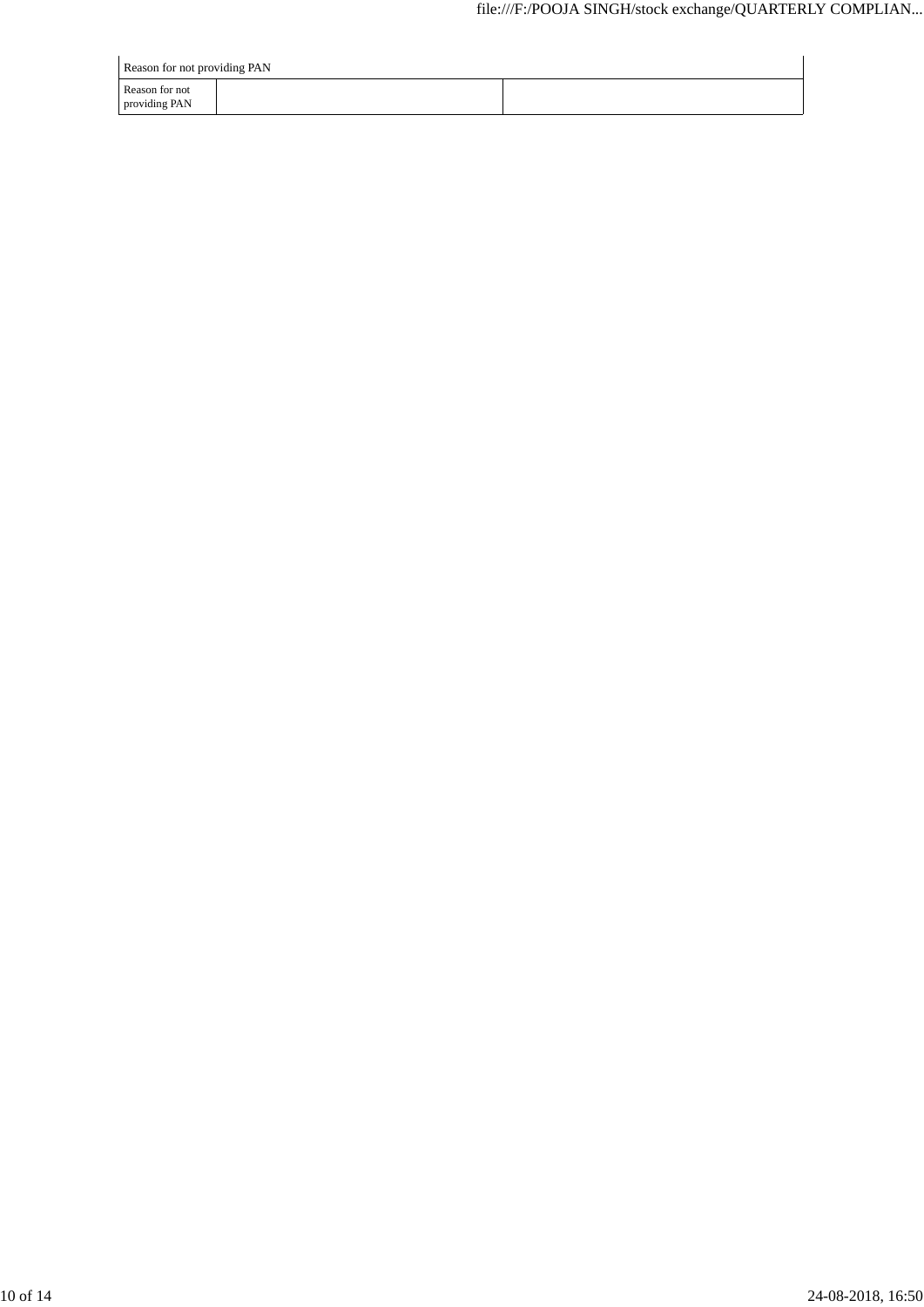|                                                                                                                                                                                           |                                                               | Individuals - ii. Individual shareholders holding nominal share capital in excess of Rs. 2 lakhs. |
|-------------------------------------------------------------------------------------------------------------------------------------------------------------------------------------------|---------------------------------------------------------------|---------------------------------------------------------------------------------------------------|
| Searial No.                                                                                                                                                                               | $\mathbf{1}$                                                  |                                                                                                   |
| Name of the<br>Shareholders (I)                                                                                                                                                           | NEETU MODI                                                    | Click here to go back                                                                             |
| PAN (II)                                                                                                                                                                                  | APZPM8380F                                                    | Total                                                                                             |
| No. of fully paid<br>up equity shares<br>held (IV)                                                                                                                                        | 258497                                                        | 258497                                                                                            |
| No. Of Partly paid-<br>up equity shares<br>held(V)                                                                                                                                        |                                                               |                                                                                                   |
| No. Of shares<br>underlying<br>Depository<br>Receipts (VI)                                                                                                                                |                                                               |                                                                                                   |
| Total nos. shares<br>$held (VII) =$<br>$(IV)+(V)+(VI)$                                                                                                                                    | 258497                                                        | 258497                                                                                            |
| Shareholding as a<br>% of total no. of<br>shares (calculated<br>as per SCRR,<br>1957) (VIII) As a<br>% of $(A+B+C2)$                                                                      | 2.42                                                          | 2.42                                                                                              |
|                                                                                                                                                                                           | Number of Voting Rights held in each class of securities (IX) |                                                                                                   |
| Class eg: X                                                                                                                                                                               | 258497                                                        | 258497                                                                                            |
| Class eg:y                                                                                                                                                                                |                                                               |                                                                                                   |
| Total                                                                                                                                                                                     | 258497                                                        | 258497                                                                                            |
| Total as a % of<br><b>Total Voting rights</b>                                                                                                                                             | 2.42                                                          | 2.42                                                                                              |
| No. Of Shares<br>Underlying<br>Outstanding<br>convertible<br>securities (X)                                                                                                               |                                                               |                                                                                                   |
| No. of Shares<br>Underlying<br>Outstanding<br>Warrants (Xi)                                                                                                                               |                                                               |                                                                                                   |
| No. Of Shares<br>Underlying<br>Outstanding<br>convertible<br>securities and No.<br>Of Warrants (Xi)<br>(a)                                                                                |                                                               |                                                                                                   |
| Shareholding, as a<br>% assuming full<br>conversion of<br>convertible<br>securities (as a<br>percentage of<br>diluted share<br>capital) $(XI)=$<br>$(VII)+(X)$ As a $\%$<br>of $(A+B+C2)$ | 2.42                                                          | 2.42                                                                                              |
| Number of Locked in shares (XII)                                                                                                                                                          |                                                               |                                                                                                   |
| No. $(a)$                                                                                                                                                                                 |                                                               |                                                                                                   |
| As a % of total<br>Shares held (b)                                                                                                                                                        |                                                               |                                                                                                   |
| Number of equity<br>shares held in<br>dematerialized<br>form (XIV)                                                                                                                        | 202247                                                        | 202247                                                                                            |
| Reason for not providing PAN                                                                                                                                                              |                                                               |                                                                                                   |
| Reason for not<br>providing PAN                                                                                                                                                           |                                                               |                                                                                                   |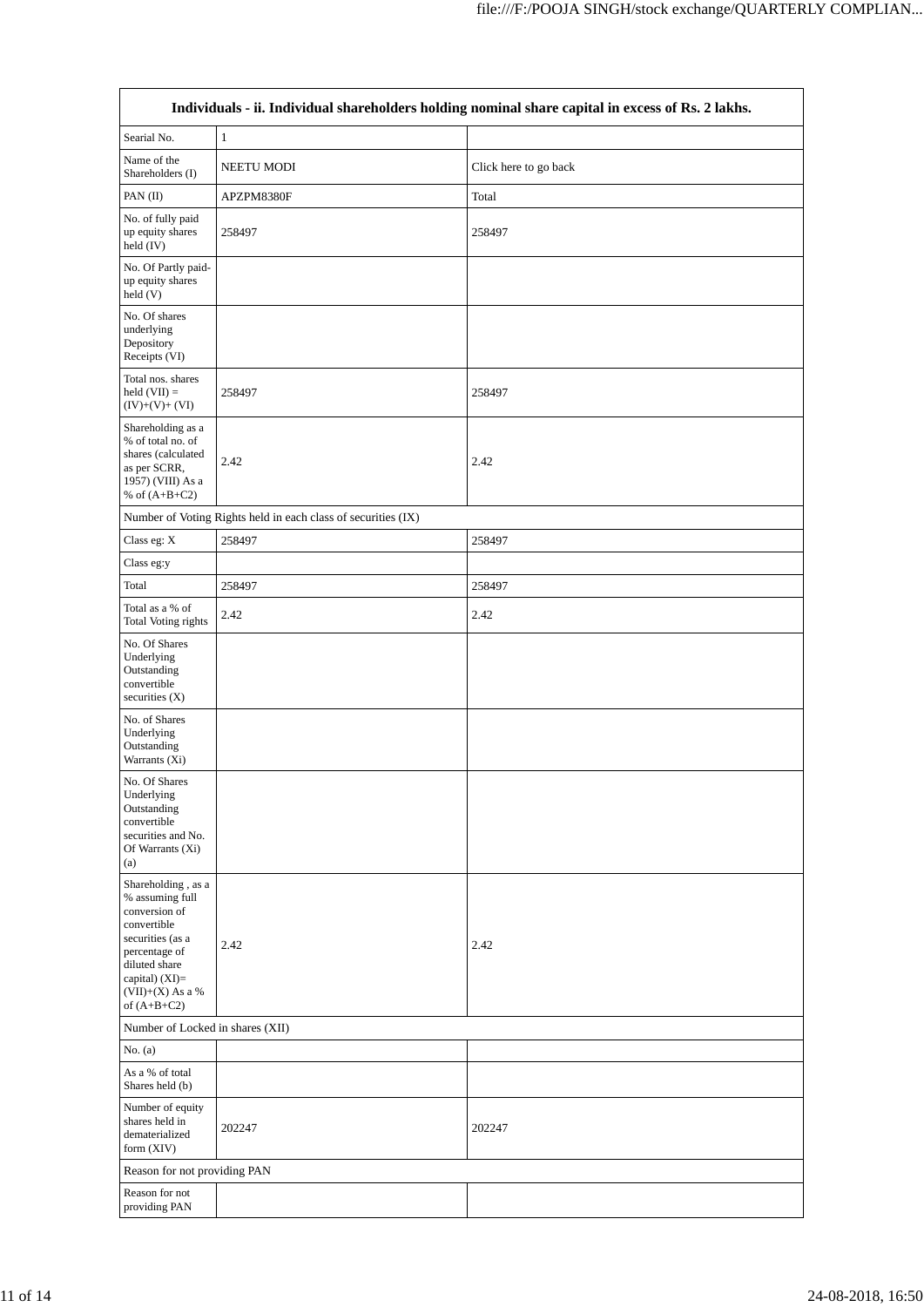| Any Other (specify)                                                                                                                                                                    |                                                               |                                        |                       |  |  |  |
|----------------------------------------------------------------------------------------------------------------------------------------------------------------------------------------|---------------------------------------------------------------|----------------------------------------|-----------------------|--|--|--|
| Searial No.                                                                                                                                                                            | $\mathbf{1}$                                                  | $\overline{c}$                         |                       |  |  |  |
| Category                                                                                                                                                                               | <b>Bodies Corporate</b>                                       | <b>Bodies Corporate</b>                |                       |  |  |  |
| Category / More<br>than 1 percentage                                                                                                                                                   | More than 1 percentage of shareholding                        | More than 1 percentage of shareholding |                       |  |  |  |
| Name of the<br>Shareholders (I)                                                                                                                                                        | FLEXIR IMPEX PVT LTD                                          | AIM CREDIT CAPITAL PVT LTD             | Click here to go back |  |  |  |
| PAN (II)                                                                                                                                                                               | AAACF3674J                                                    | AACCA2464R                             | Total                 |  |  |  |
| No. of the<br>Shareholders (I)                                                                                                                                                         | 1                                                             | 1                                      | $\boldsymbol{0}$      |  |  |  |
| No. of fully paid<br>up equity shares<br>held (IV)                                                                                                                                     | 696167                                                        | 974712                                 | $\mathbf{0}$          |  |  |  |
| No. Of Partly paid-<br>up equity shares<br>held(V)                                                                                                                                     |                                                               |                                        |                       |  |  |  |
| No. Of shares<br>underlying<br>Depository<br>Receipts (VI)                                                                                                                             |                                                               |                                        |                       |  |  |  |
| Total nos. shares<br>held $(VII) =$<br>$(IV)+(V)+(VI)$                                                                                                                                 | 696167                                                        | 974712                                 | $\boldsymbol{0}$      |  |  |  |
| Shareholding as a<br>% of total no. of<br>shares (calculated<br>as per SCRR,<br>1957) (VIII) As a<br>% of $(A+B+C2)$                                                                   | 6.52                                                          | 9.13                                   | $\boldsymbol{0}$      |  |  |  |
|                                                                                                                                                                                        | Number of Voting Rights held in each class of securities (IX) |                                        |                       |  |  |  |
| Class eg: X                                                                                                                                                                            | 696167                                                        | 974712                                 | $\boldsymbol{0}$      |  |  |  |
| Class eg:y                                                                                                                                                                             |                                                               |                                        |                       |  |  |  |
| Total                                                                                                                                                                                  | 696167                                                        | 974712                                 | $\mathbf{0}$          |  |  |  |
| Total as a % of<br>Total Voting rights                                                                                                                                                 | 6.52                                                          | 9.13                                   | $\boldsymbol{0}$      |  |  |  |
| No. Of Shares<br>Underlying<br>Outstanding<br>convertible<br>securities $(X)$                                                                                                          |                                                               |                                        |                       |  |  |  |
| No. of Shares<br>Underlying<br>Outstanding<br>Warrants (Xi)                                                                                                                            |                                                               |                                        |                       |  |  |  |
| No. Of Shares<br>Underlying<br>Outstanding<br>convertible<br>securities and No.<br>Of Warrants (Xi)<br>(a)                                                                             |                                                               |                                        |                       |  |  |  |
| Shareholding, as a<br>% assuming full<br>conversion of<br>convertible<br>securities (as a<br>percentage of<br>diluted share<br>capital) $(XI)=$<br>$(VII)+(X)$ As a %<br>of $(A+B+C2)$ | 6.52                                                          | 9.13                                   | $\boldsymbol{0}$      |  |  |  |
| Number of Locked in shares (XII)                                                                                                                                                       |                                                               |                                        |                       |  |  |  |
| No. $(a)$<br>As a % of total                                                                                                                                                           |                                                               |                                        |                       |  |  |  |
| Shares held (b)<br>Number of equity<br>shares held in<br>dematerialized                                                                                                                | 696167                                                        | 974712                                 | $\mathbf{0}$          |  |  |  |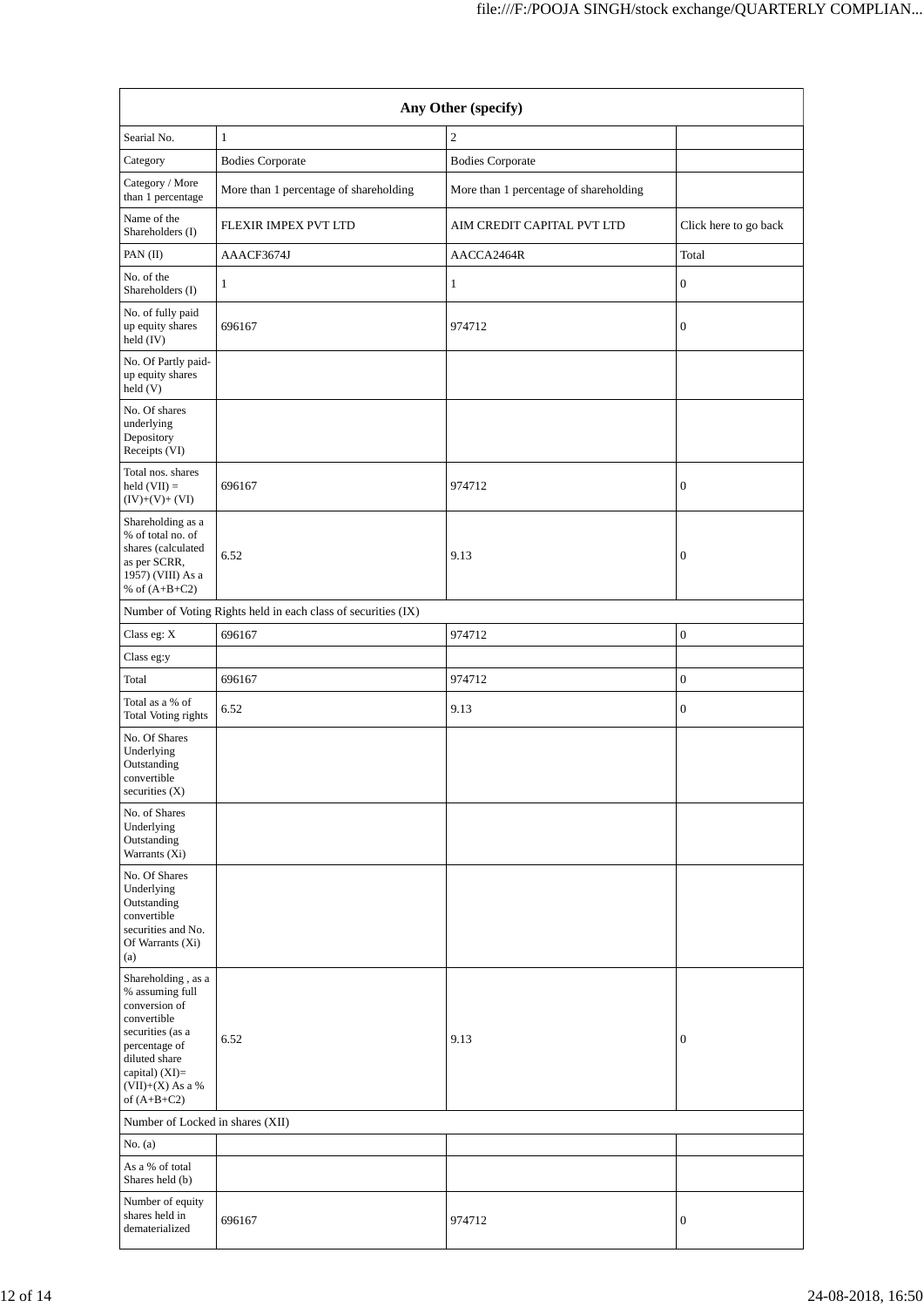| form $(XIV)$                    |  |  |  |
|---------------------------------|--|--|--|
| Reason for not providing PAN    |  |  |  |
| Reason for not<br>providing PAN |  |  |  |